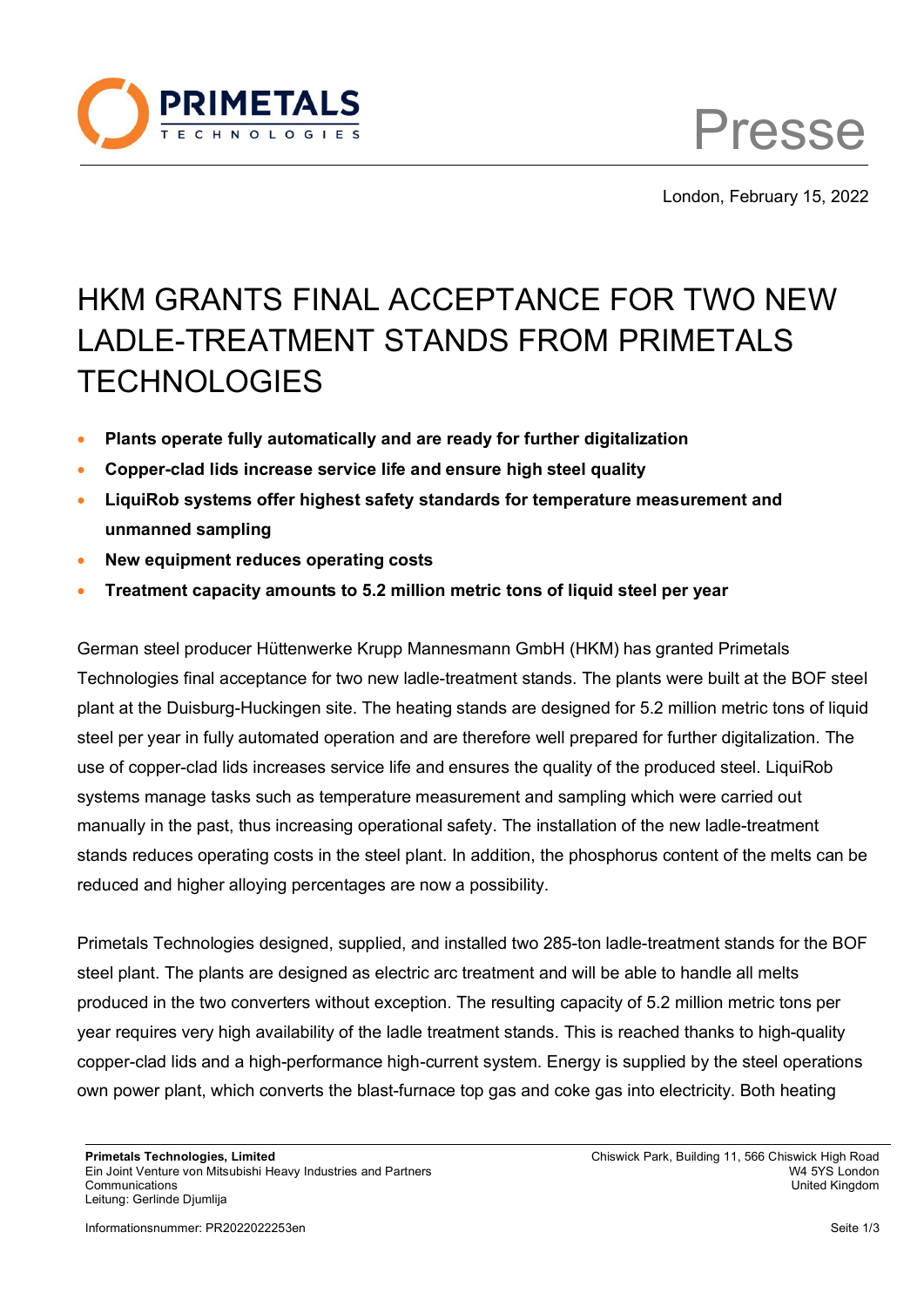stands are equipped with a fully automatic temperature and sampling manipulator (LiquiRob). The purging gas systems are coupled automatically.

The main tasks of the ladle-treatment stands are as follows: reducing refractory consumption of the converters by lowering tapping temperature by up to 50°C; reducing phosphorus content in the steel; producing melts that necessitate a higher degree of alloying; increasing the optional use of pig iron or scrap in steelmaking; optimizing the use of lime; and reducing the amount of slag. The furnace transformers for the electrical supply of the treatment stands as well as the electrical, automation, and control systems are also within the scope of supply. The arrangement of the ladle-treatment stands directly in the production line behind the converters and the extremely limited space available in this area of the steel plant required a complex layout with special portal design. Primetals Technologies was responsible not only for the process equipment but also for installation and commissioning.

Hüttenwerke Krupp Mannesmann GmbH (HKM) operates an integrated steel mill at its Duisburg Huckingen site. The steel mill is divided into the port, sinter plant, coke plant, blast furnace plant with two blast furnaces, and LD converter steel mill with two converters. In addition, VD plants and two round continuous casters and three slab casters are used in the steelmaking plant. HKM produces over 1.800 different steel grades. With a production capacity of 5.6 million metric tons per year of slab and round bars, HKM is one of Germany's largest steel producers.